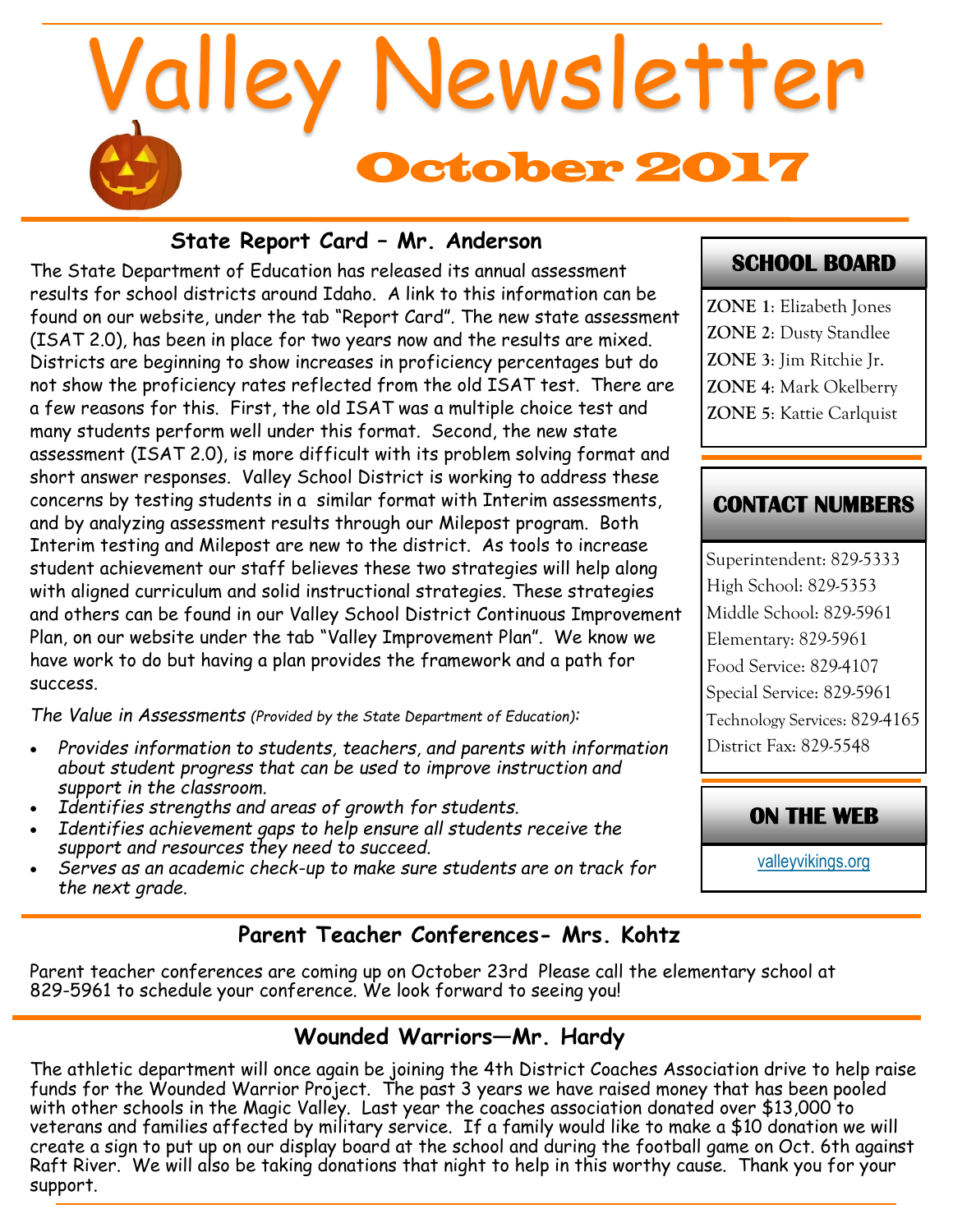## **Txt Wire**

Valley School District has joined with Txt Wire to send out messages to parents and students for important information. We will send out messages periodically, primarily emergency messages such as school closures or bus delays but also other important school announcements. If you are interested in receiving these text messages, please follow these directions: 1. Open up text/ messages, 2. to: 91011 (phone may place a – in the number which is fine), 3. In the message type: Valley, 4. Click Send. If you would like to stop receiving messages, text "Stop" to 91011.

## **From the Lunch Room**

Parents: Remember to get your free and reduced lunch applications in now! Anyone who was free or reduced last year and has NOT returned a form for this year will be changed to paid lunches. Don't delay! Free Breakfast is available to all students. Make sure your student starts the day fueled up and ready to go. We encourage all students to try our hot lunch meals. They are a great price. We offer a wide variety of fruits and vegetables as well as tasty entrees and baked bread items. What better way to keep your child ready for an afternoon of super learning than with a healthy lunch! If you have any questions about the Valley Lunch Program please call 208-829-4107, between the hours of 6:30 – 1:30 Tuesday through Friday. Thank you.

## **Cross Country—Coach Hunter**

Thank you to all the faculty and parents who helped at our home meet. Sugar Salem brought their timing system down with them and chip timed all four races. We had 456 total runners. Our middle school teams both placed  $3^{rd}$  out of 8 teams. The high school boys were also  $3^{rd}$  and the girls  $7<sup>th</sup>$ . All four teams had good races and know they have room for improvement. The middle school teams went to Kimberly on Sept 6<sup>th</sup>. Both teams placed  $2^{nd}$ . The high school team raced in the Community School/Wood River meet on the 7th. We were very impressed with our finish sprints. If there was a competitor within reaching distance we won the footrace to the finish. We also brought Tex Godfrey, Kyle Christensen and Alejandro Recendez. They finished 2<sup>nd</sup>, 3<sup>rd</sup> and  $7^{\text{th}}$ .

#### **Introduction—Mr. Spencer**

I am an Idahoan and have lived most of my life here in the Magic Valley. My father is a graduate of Valley High School, class of 1957. His picture is in the cafeteria. Several of my other family members are graduates of Valley High. I am a graduate of Idaho State, with a degree in English and Education. For five years, I taught school in Hawaii where I lived on Molokai and the Big Island of Hawaii. While I was there, I met my wife, Gina. We have been married for twenty years and have two daughters. Jenna is going to school at CSI, and Jade is a student at Jerome High School. I have worked most of my life in education, or education related areas. I enjoy working with teenagers: it is always an adventure. Valley is an awesome school with awesome people. I'm really glad to be here!

#### **Introduction & Music Notes—Mr. Eiler**

Hello Valley School District! My name is Jason E. Eiler and it is my privilege to be the new music teacher. I graduated from Idaho State University (Go Bengals!) with my Bachelors in Music Education and then got my Masters in Conducting from Southern Oregon University. I am in my 19th year of teaching music. I have taught in Arizona and Wyoming but my family considers Idaho home. I live in Kimberly with my lovely wife and four teenage boys. I am enjoying Valley Schools immensely. Go Vikings!

We will have our Fall Concert on October 26th. I wanted to try something different this year. So along with some favorite "scary" music we will have a "Pass in Review" for the band. The band will be performing their pep band favorites in a concert setting. Please come and support our wonderful program.

As a last note, the members of the band are required to turn in practice charts every week. Many of my students are doing a great job but a few students need a reminder. Please ask your student if they are meeting their practice obligation. Thank you for all of your help.